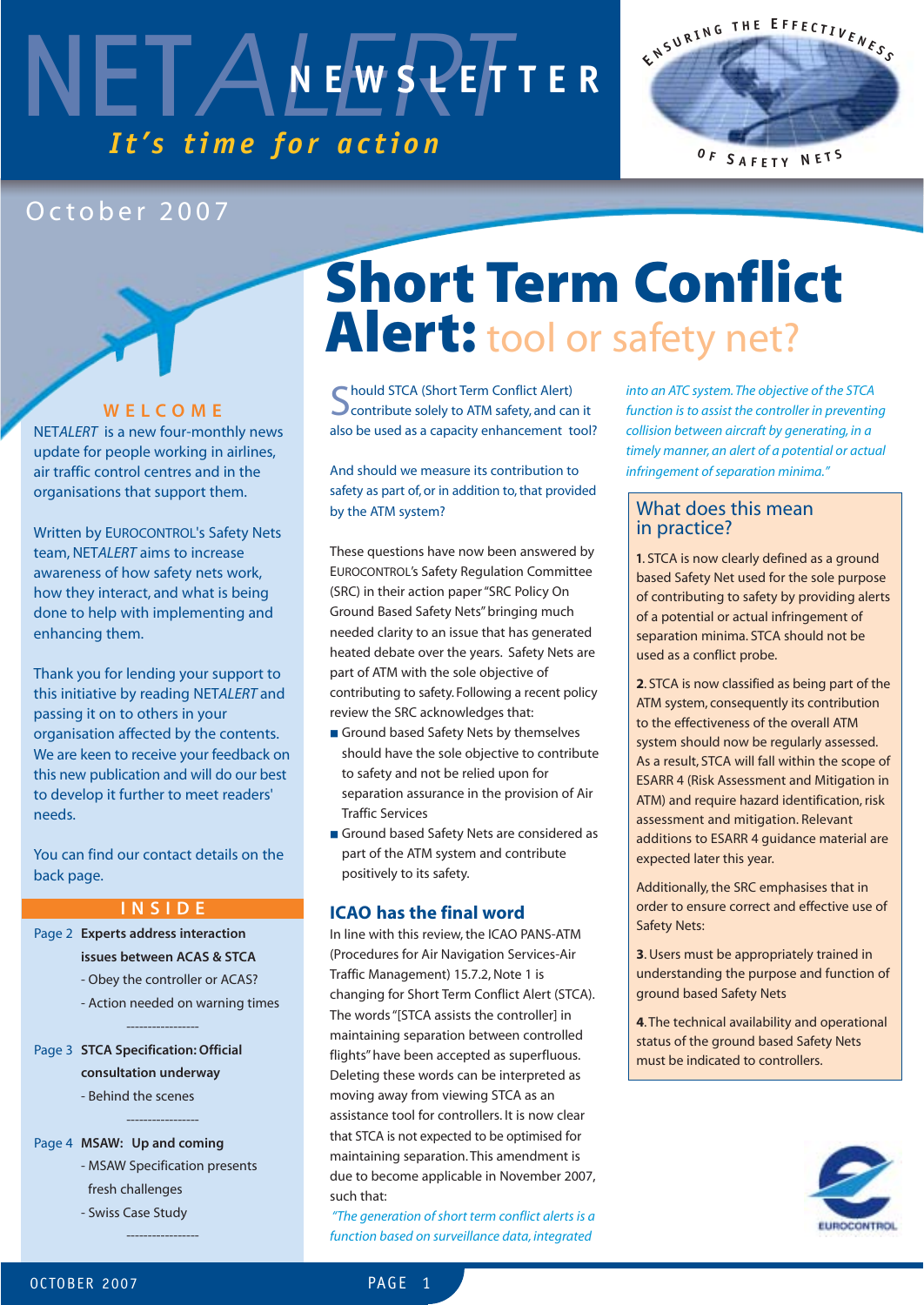# NET<sub>ALERT</sub> *It's* time for action RT

### **Experts address interaction issues between** ACAS & STCA

Earlier this year, the STCA & ACAS (Airborne Collision Avoidance System) Interaction and Interoperability Workshop took place in Dübendorf, Switzerland. Organised by the Swiss Federal Department of the Environment, Transport, Energy and Communication (DETEC) and EUROCONTROL, the workshop brought together 36 representatives from industry, ANSPs and professional organisations for two days of dedicated discussions on ACAS and STCA.



### **Obey the controller or ACAS?**

The most significant issues for ACAS and STCA related to unwanted interactions between them. Experts pointed out that both STCA and ACAS are technological answers to safety concerns and that they were developed independently. A presentation given during the workshop highlighted a number of differences between ACAS and STCA.

### **Action needed on warning times**

There was strong consensus that actions should be taken to eventually increase the distance between warning times of STCA and ACAS where possible.

Contrary to expectations STCA may trigger simultaneously with (and possibility later than) ACAS in specific situations. The resulting ATC instruction can negatively influence the required pilot's response to the Resolution Advisories (RAs). This is a typical example of problem areas that are real and have been factors in serious incidents and even accidents.

Specific short term actions included training and awareness creation; particularly the need to cross-fertilise awareness between controllers, pilots, technical, safety and management staff. Increased monitoring was also proposed, to

provide more data for developing long term actions. In the longer-term a strategy is required in the context of SESAR.

EUROCONTROL's ATC domain manager and workshop co-chairman Martin Griffin said: *"The workshop was an important step forward and will hopefully lead to a future when the combined behaviour of STCA and ACAS is predictable and understood by all concerned. The Swiss authorities are the first in Europe to have created awareness in this area and the EUROCONTROL Agency will continue to progress the necessary initiatives without delay."*

|                     | <b>STCA</b>                                                                                                                                       | <b>ACAS</b>                                                                                                                                |
|---------------------|---------------------------------------------------------------------------------------------------------------------------------------------------|--------------------------------------------------------------------------------------------------------------------------------------------|
| Standardisation     | Standardisation is under progress.                                                                                                                | <b>Standards and Recommended</b><br>Practices are defined at ICAO level.                                                                   |
| Deployment          | Not mandatory, but deployed in several<br>States with a wide range of<br>implementation choices.                                                  | Carriage is mandatory worldwide and<br>there is a single ACAS-compliant equip-<br>ment (i.e. TCAS II version 7).                           |
| Control loop        | Longer than the ACAS control-loop as it<br>includes an intervention buffer for<br>controller decision, action and<br>communication to the pilots. |                                                                                                                                            |
| Data source         | Uses ground-based surveillance data<br>which is also used for separation<br>provision.                                                            | Independent from the primary means<br>of separation provision, except for the<br>use of barometric altitude.                               |
| Alerting thresholds | Implementation dependent. Estimates<br>the remaining time until implementation<br>dependent separation thresholds are<br>violated.                | Fixed. Estimates the remaining time<br>until reaching the closest point of<br>approach for comparison with fixed<br>alerting thresholds.   |
| Action on alert     | In the event of an STCA alert the<br>controller shall without delay assess the<br>situation and if necessary take appropriate<br>action.          | In the event of an RA, the pilot shall<br>"follow the RA" (even if there is a conflict<br>between RA and ATC instruction to<br>manoeuvre). |

The workshop report and presentations may be downloaded from :

http://www.eurocontrol.int/safety-nets/public/standard\_page/Swiss\_WS.html

See also: TCAS AND STCA – NOT JUST ANAGRAMS by Stan Drozdowski published in the July 2007 issue of HindSight: http://www.eurocontrol.be/safety/public/site\_preferences/display\_library\_list\_public.html#3

PAGF<sub>2</sub>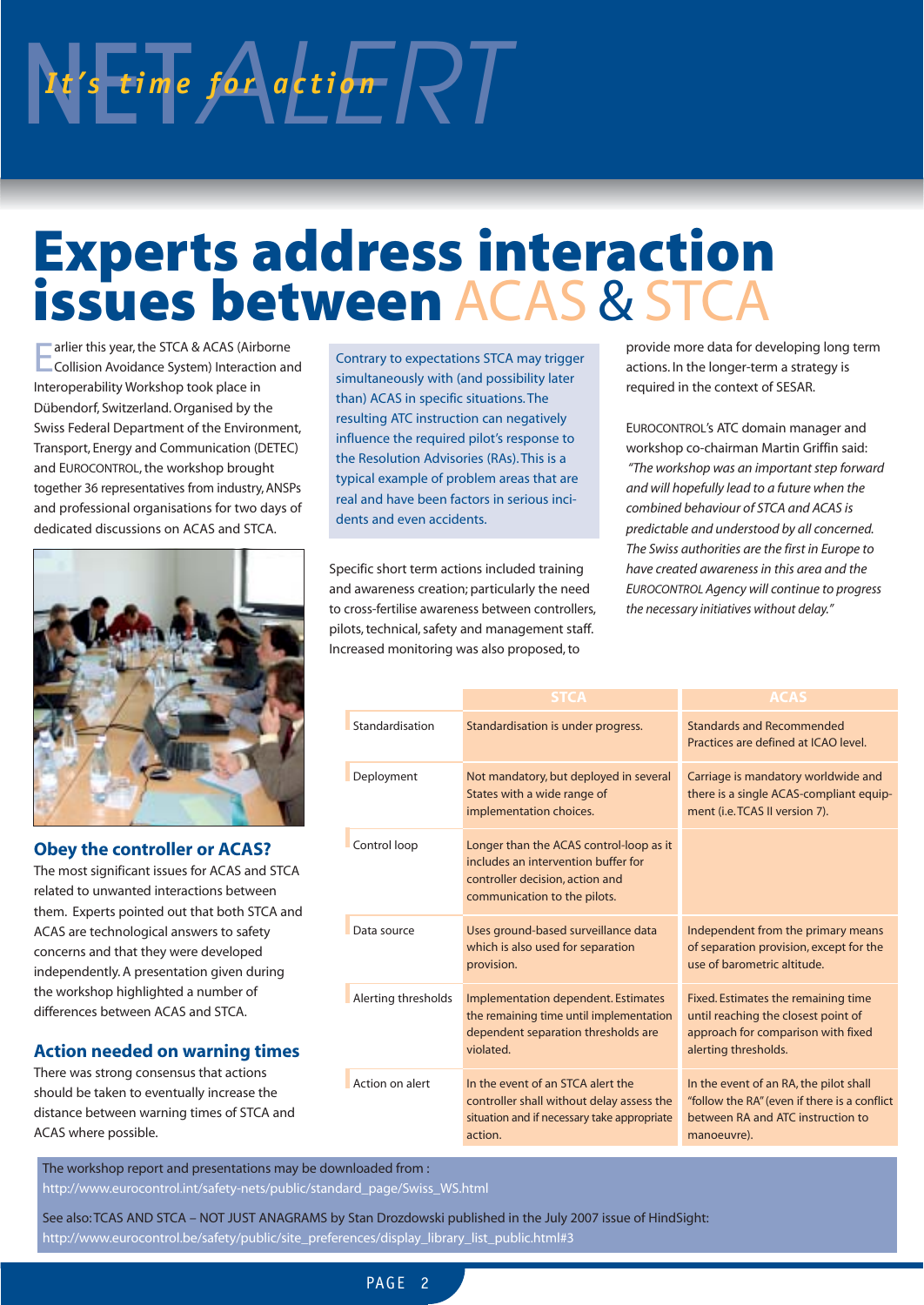# NET<sub>ALERT</sub> *Interpries*



### **STCA Specification:** Official consultation underway



The formal EUROCONTROL Notice of Proposed<br>
Rule-Making consultation process is now underway on the draft Specification for Short Term Conflict Alert (STCA). States, stakeholders and interested parties had until 5 September 2007 to express their formal views on the document. When the consultation process is successfully completed the Specification becomes an agreed EUROCONTROL Specification, ready for incorporation in the SES regulatory framework. The STCA Specification is already being used in the context of the European Convergence and Implementation Plan which mandates ECAC-wide compliance with the Specification by December 2008.

### **Behind the scenes**

The development of the Specification began after a number of aviation accidents and serious incidents in 2001 and 2002. A task force was established comprising 11 ANSPs, 5 Industrial suppliers and EUROCONTROL. Called SPIN (Safety nets: Planning Implementation and eNhancements) Task Force, together they not only produced the draft Specification currently under review but also a comprehensive package of supporting guidance material. The STCA Specification includes comprehensive guidance material aimed at staff with responsibility for overall management of STCA.

The guidance material is available on the webpage: [A] see below.

EUROCONTROL's head of DAP/ATS responsible for the consultation is Pascal Dias. He says*"We consulted widely and listened hard to everyone's views during the development of this Specification. And that is its strength. It gives ANS Providers the tools they need to improve the effectiveness of STCA and should result in real safety benefits".*

A consultation workshop was held on 3 October 2007. The final Specification document is expected to be notified to the Provisional Council in November 2007. Further information on the consultation, can be found at [B] see below.

### **The guidance material includes:**

- General Guidance material on lifecycle, organisational, procurement, validation, tuning and training aspects
- A reference STCA System
- Safety Assurance material: Safety Argument, Generic Safety Plan and Outline Safety Case for STCA System
- Cost Framework for the Standardisation of STCA
- Case Study for ATCC Semmerzake
- Optimisation of STCA
- Functional Hazard Assessment of STCA

[A] http://www.eurocontrol.int/safety-nets/public/standard\_page/stca\_01.html

[B] http://www.eurocontrol.int/safety-nets/public/standard\_page/ENPRM\_STCA.html